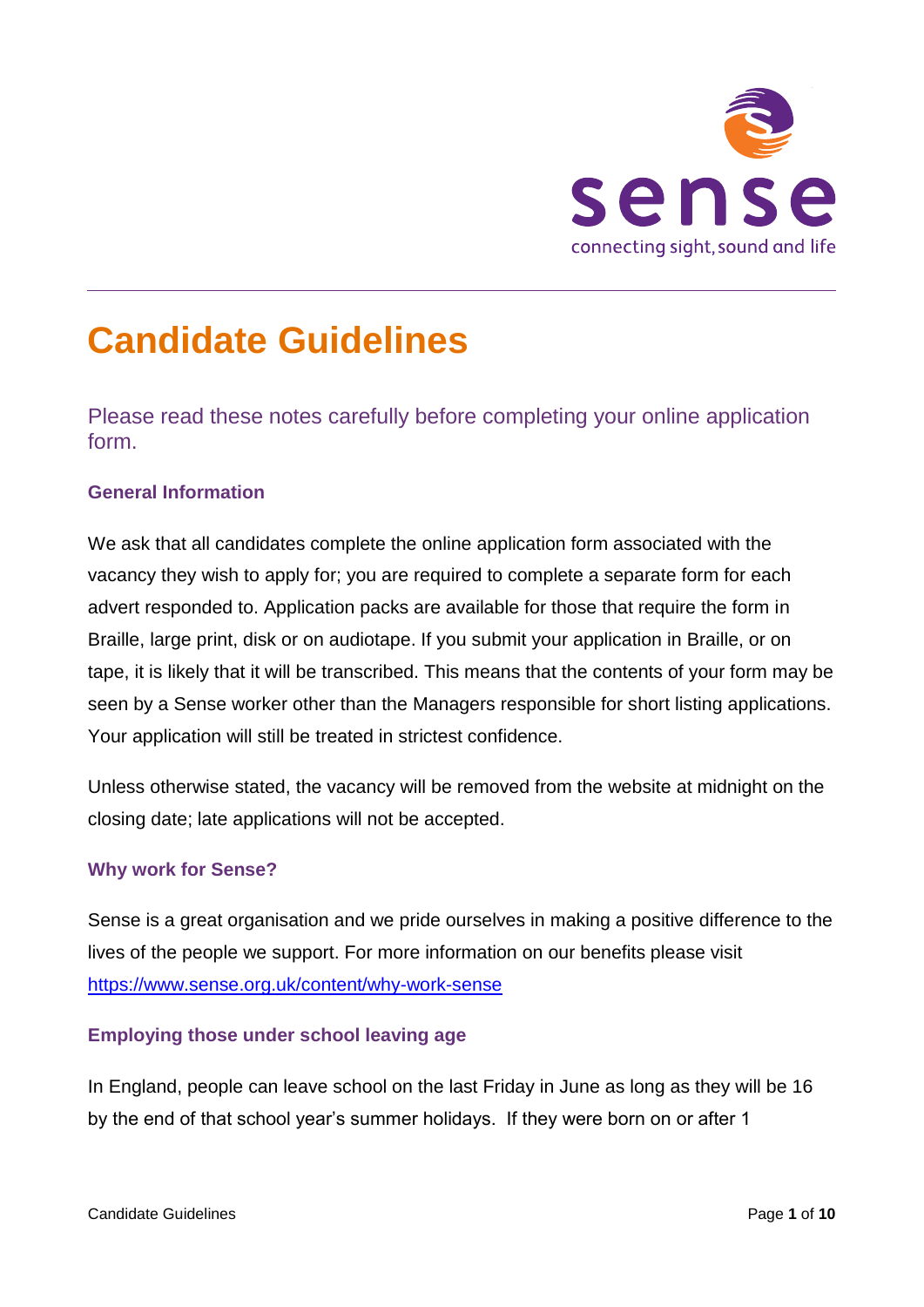

September 1997 they must stay in some form of education or training until their 18th birthday.

This could mean that they:

- Stay in full time education, for example, at school or college
- Take up an apprenticeship or traineeship
- Undertake part-time education or training, as well as being employed, selfemployed or volunteering for 20 hours or more each week

In Wales, people can leave school on the last Friday in June, as long as they will be 16 by the end of that school year's summer holidays.

In Northern Ireland, if they turn 16 during the school year (between 1 September and 1 July) they can leave school after 30 June. If they turn 16 between 2 July & 31 August they can't leave school until 30 June the following year.

If a young worker is offered employment by Sense in England, it is a requirement that Sense applies for a permit from the relevant local authority in order to employ them. The permit must be signed by one of the parents of the young worker and must be granted before the young worker commences their employment with Sense or registers as a casual worker. If the permit is not granted by the local authority Sense will unfortunately have no choice but to withdraw the offer of employment.

#### **Adult direct care roles**

Skills for Care, being the employer-led workforce development body for adult social care in England, has produced good practice guidance relating to employing 16 – 17 year olds in roles that provide direct care to adults, which Sense endeavours to follow. The guidance explains that young workers can be employed in adult social care and can expect the same levels of support that employers provide for any member of staff. The guidance is clear, however, that the following needs to be in place first: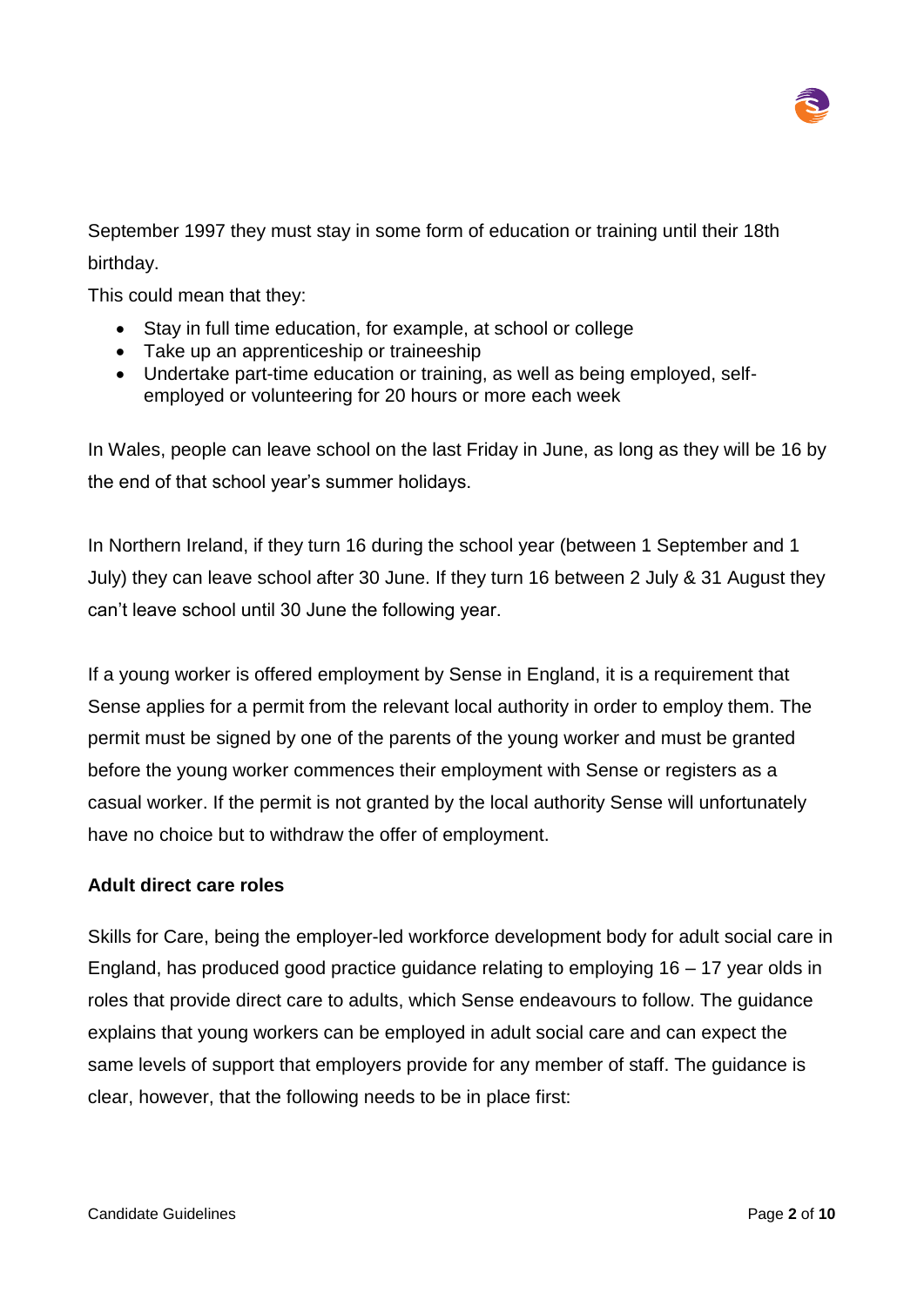

- The young worker has completed, or is undertaking, an approved training programme in health and social care (such as an apprenticeship). (Approved training programmes are those which are recognised by Skills for Care as leading to qualifications that are included in the Qualifications and Credit Framework);
- An assessment needs to have taken place by the registered manager or a delegated person in respect of the competence and confidence of the young worker to carry out all the tasks required of them, including, where necessary, intimate personal care; and
- The consent of the person being supported and/or their advocate has been obtained

Where an offer of employment (or registration for casual workers) is made to a person under the age of 18 it will be subject to compliance with the law and guidance on employing such persons within that part of the UK, along with any requirements in respect of the role that is being undertaken where direct care is being provided.

**If you are offered a role with Sense and are under school leaving age please make your line manager & HR contact aware once an offer has been made.** 

# **Section 1 Personal Details**

This section tells us how we can contact you.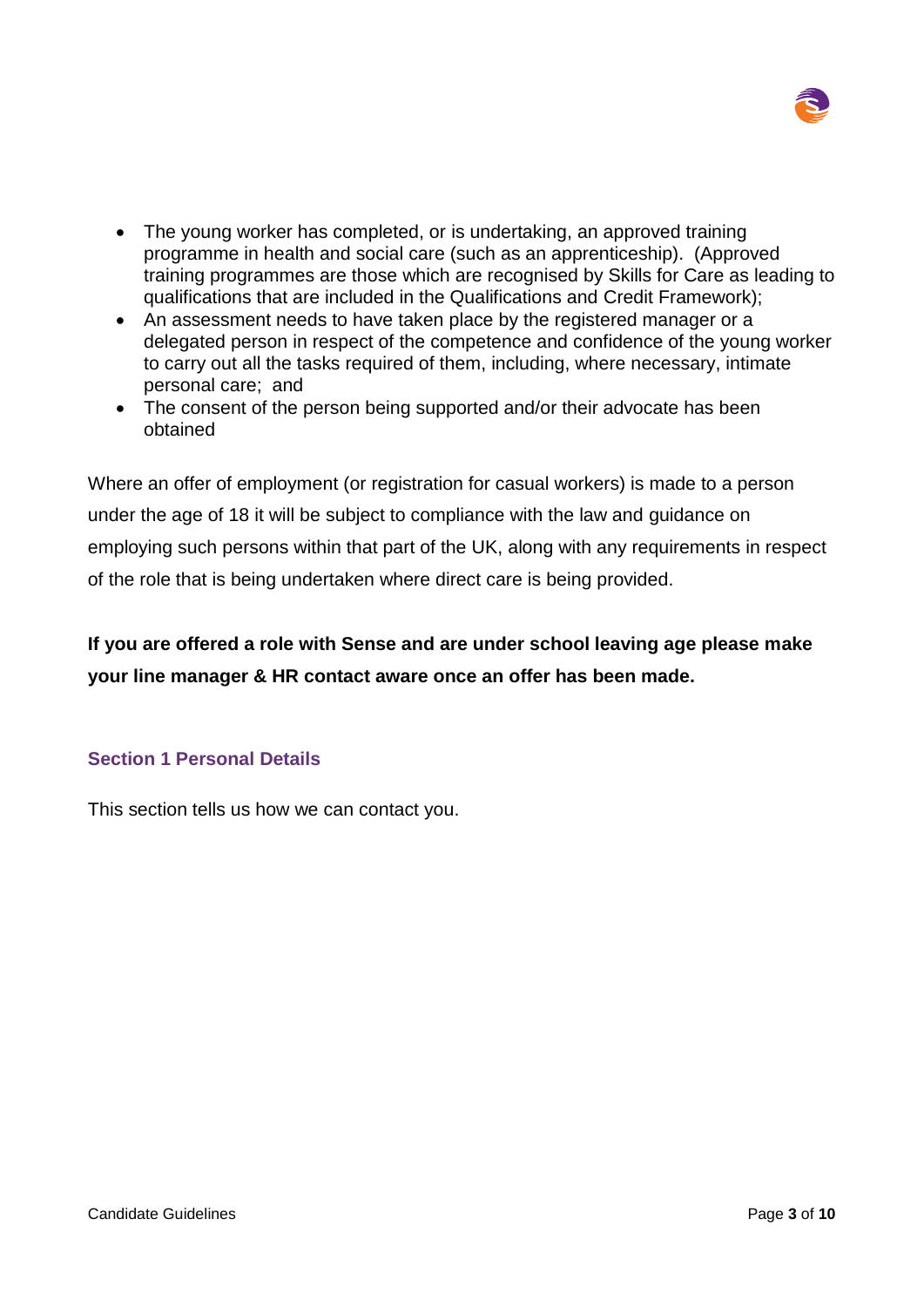

The Asylum and Immigration Act 1997 requires employers to ask employees if they are eligible to work in the United Kingdom. All successful applicants will be asked to produce documentary evidence to support this before commencing employment.

# **Section 2 Positive about Disabled People**

Sense is proud to hold the positive about disabled people accreditation. We will guarantee an interview to all candidates with a disability who meet the essential criteria for a particular role. If you qualify for this scheme, and wish to opt in, please check the relevant box.

Please also indicate within this page if there is any way Sense could support you if you were invited to interview such as copying interview materials onto coloured paper, providing a BSL interpreter or utilising a room that is wheelchair accessible. If you have a preferred interpreter and wish to use the support Access to Work offer to arrange support as you normally would please do let us know. Please note this information will only be used to ensure the interview facilities are suitable.

# **Section 3 Education & Employment History**

Sense works with people who are dual sensory impaired with other disabilities, some of whom could be vulnerable to abuse. For this reason we make detailed checks on the background of all new staff; in locations that are CQC / OFSTED / NISCC registered it is a requirement to document your full working life history; this commences from the day you first left full time education. When completing the application form please state all roles (including volunteering) that you have held and also identify any gaps in employment with a brief outline of what you were doing during this time. You will be unable to progress to the next page of the application form until all history has been added, the web page will provide you with prompts to aid this.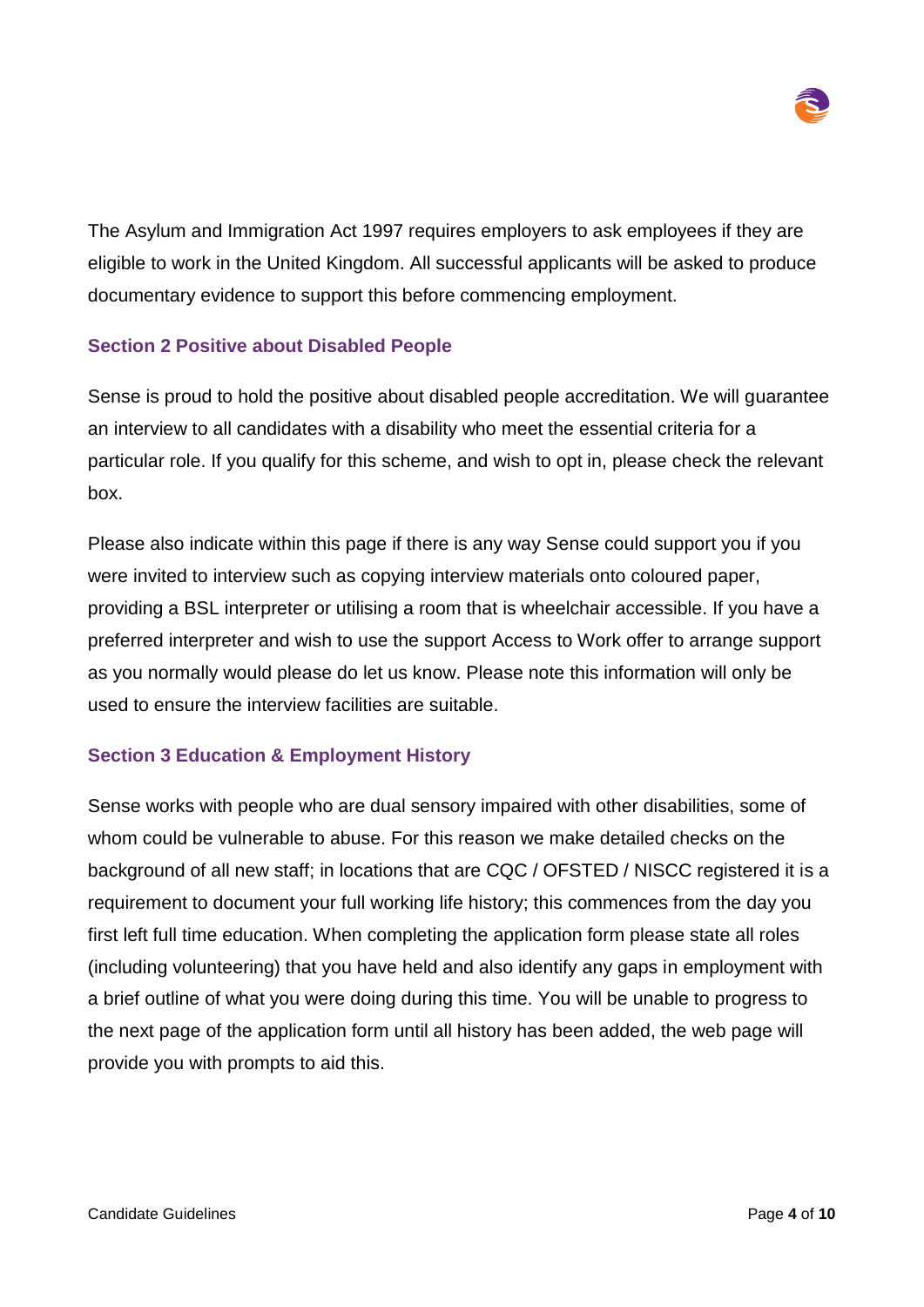

This section will first ask you to confirm the month and year that you left school or full time education that followed straight from school, following on from this you will be asked to confirm time periods that relate to the following activities

- Education / training Do not be put off if you have nothing to write in this section, as not all jobs require formal qualifications. However, if the personal specification does state that certain qualifications are required or preferred do include these if appropriate.
- Previous Employment
- Current Employment
- Gap in employment

Please ensure you complete each section fully ensuring that no time gaps remain.

# **Section 4 Meeting the Requirements of the Role**

Please find attached to the advert for this role the Job Description and Person Specification. The Job Description details the responsibilities and duties of the job for which you are applying. You should check that you feel able to undertake the duties of the job before completing this form.

The Person Specification details the type of person we are looking for to do this job.

**Please use the Person Specification when you are completing the form to explain why you think you could do this job and how you think your skills and experience match those given. Please include any other information that you think is important, for example any voluntary work or relevant social activities with which you have been involved. Also make reference to how your practice reflects Sense's I statements**

For certain roles within Sense a **service one page profile** is also used, this provides you with further, more specific, information on the role you are applying for and the people you may support. This profile may explain the hours of work, the equipment you may be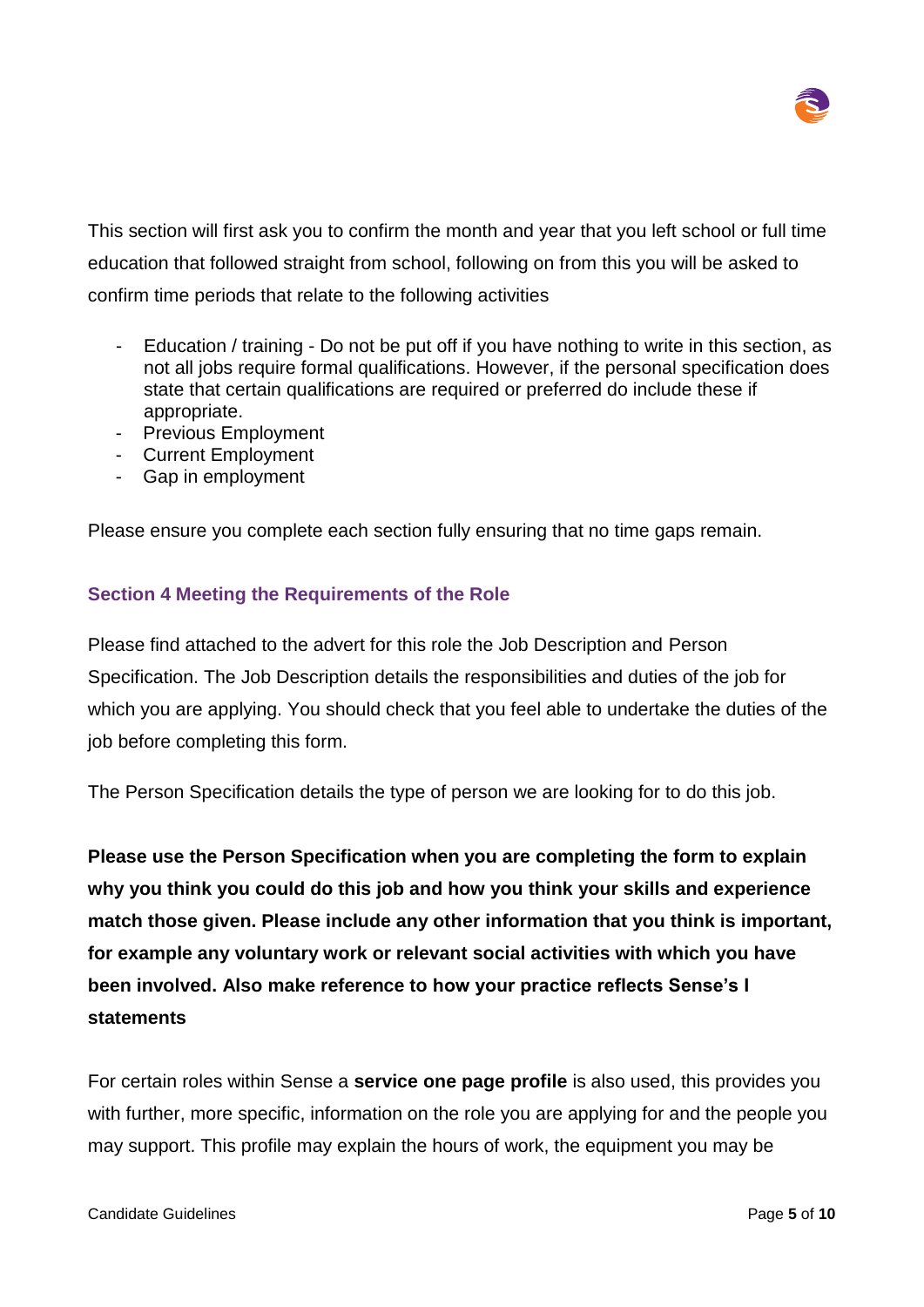

required to use or the activities that those that live within that location like to do. The one page service profile will be accessed from the additional information link if applicable.

Managers will use the information supplied within this section to shortlist candidates in relation to the Personal Specification, therefore it is very important you complete this section thoroughly.

# **Section 5 Other Information**

In order to ensure that Sense operates in a fair and equitable manner we have a policy which requires any close personal relationships which may overlap with working relationships to be declared. All applicants are therefore required to declare any close personal relationships with a deafblind person in receipt of our services, a current employee or a volunteer. The existence of a close personal relationship will not necessarily preclude applicants from employment with Sense.

### **Section 6 References**

You are asked to provide details of previous employers who can tell us about you and whether or not they would consider you to be suitable for the job for which you have applied. A professional reference is required for most roles; a professional referee must know you in a professional capacity, this can be someone who knows you through either paid or voluntary work. For roles within a CQC regulated service we will require a reference from your **most recent employer** (if you have been employed in the past).

If you are not able to provide an employment reference, you should then provide details of a personal referee. A personal referee should know you in a personal capacity e.g. close friend, work colleague, someone you have volunteered with or a friend of the family, this referee should hold a professional role and must have known you for a minimum of two years.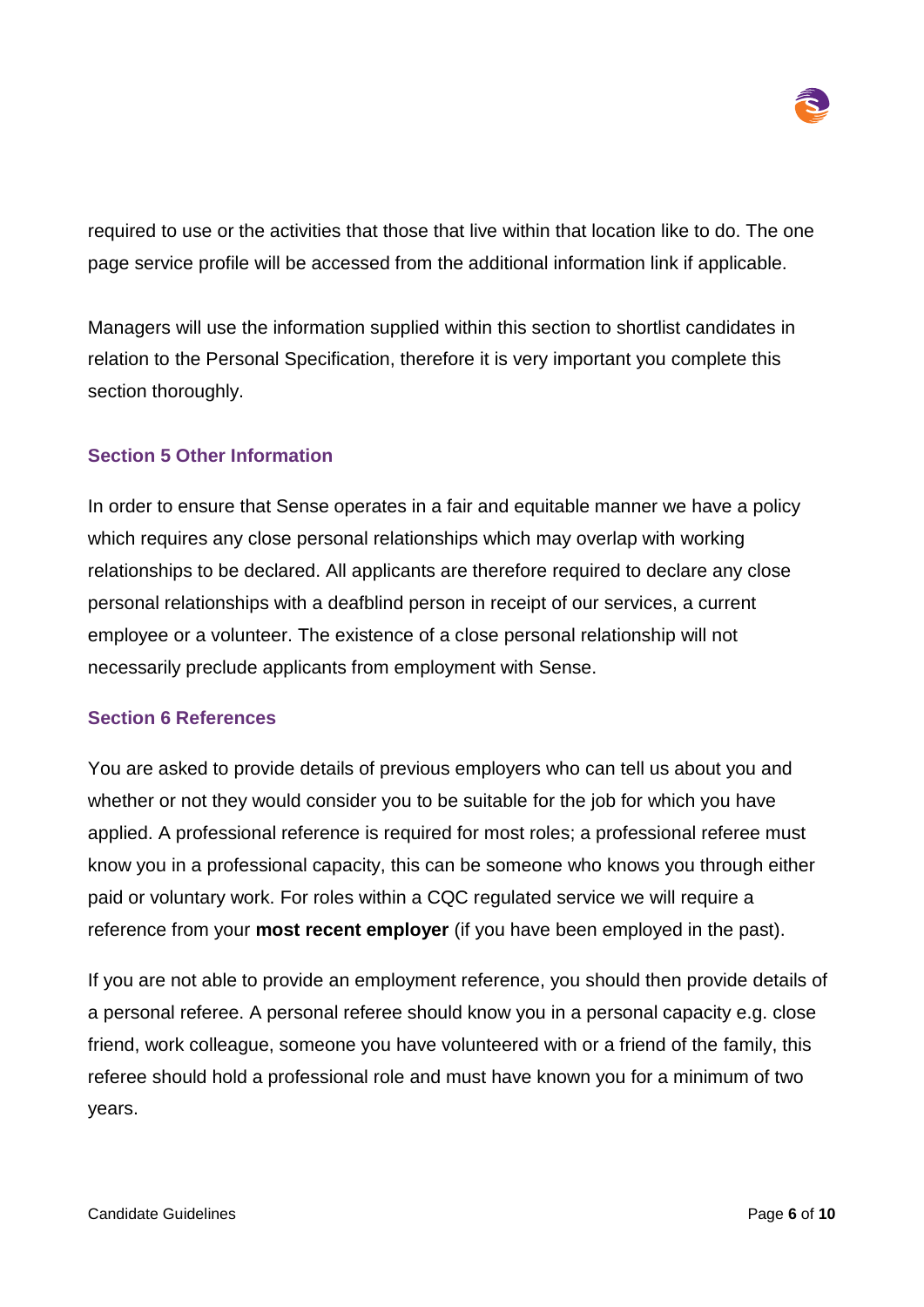

Sense will require a **minimum of two references** that combined cover a **minimum of the past two years**. Sense will be required to receive appropriate references before you commence your employment, therefore it is very important you complete the contact details as well as you are able to prevent delays.

Please note two referee contacts from the same previous employer could only count as one reference.

If you have no previous employer, please contact the HR Shared Services Team via [hr@sense.org.uk](mailto:hr@sense.org.uk) who will advise you accordingly.

# **Section 7 Rehabilitation of Offenders**

The vacancy for which you are applying requires you to undertake regulated activity where you are working with vulnerable adults or children, and is exempt from the Rehabilitation of Offenders Act 1974. Therefore, you are required to complete this section of the form and you should declare any convictions, cautions, reprimands and final warnings that are not "protected" as defined by the Rehabilitation of Offenders Act 1974 (Exceptions) Order 1975 (as amended in 2013) or any proceedings pending against you.

The amendments to the Exceptions Order 1975 (2013) provide that certain spent convictions and cautions are 'protected' and are not subject to disclosure to employers , and cannot be taken into account.

You do not need to disclose a conviction:

- If it is more than 11 years old (or more than 5.5 years old if you were under 18 at the time of the offence) AND
- It was your only offence AND
- It did not result in a custodial sentence.

You do not need to disclose a caution:

• If it more than more than 6 years old (or more than 2 years old if you were under 18 at the time of the offence)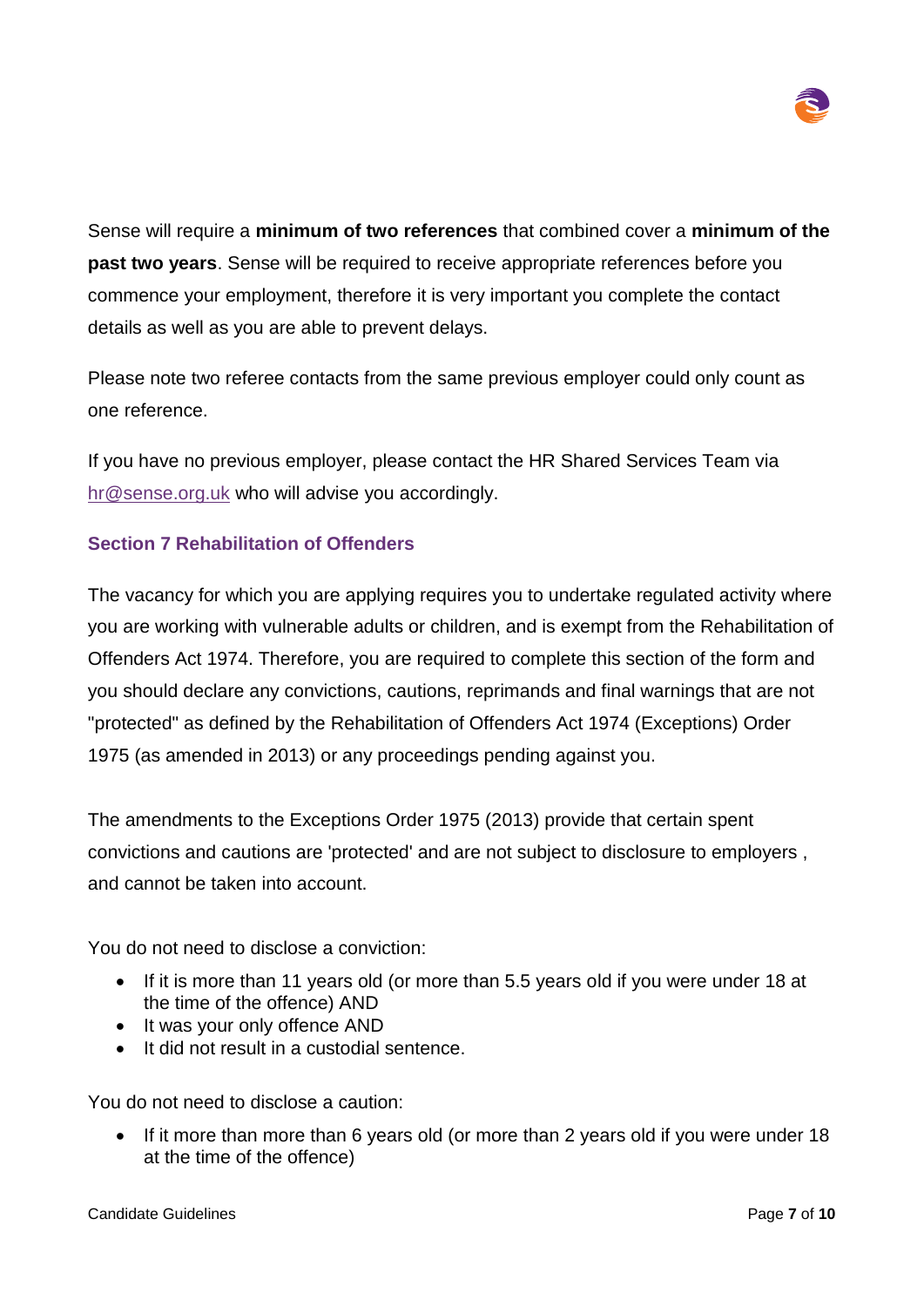

However, there are certain offences which are relevant to safeguarding that you will still need to disclose regardless of how long ago they were committed - a list of these offences can be found at : [https://www.gov.uk/government/publications/dbs-list-of-offences-that-will](https://www.gov.uk/government/publications/dbs-list-of-offences-that-will-never-be-filtered-from-a-criminal-record-check)[never-be-filtered-from-a-criminal-record-check](https://www.gov.uk/government/publications/dbs-list-of-offences-that-will-never-be-filtered-from-a-criminal-record-check)

Please also refer to the flow chart on **page 9**. All information on this section of the form is treated in the strictest of confidence and will only be considered if you are successfully appointed to the role for which you have applied.

Full details of Sense's Rehabilitation of Offenders Policy is available on request from hr@sense.org.uk

# **Section 8 Equal Opportunity Monitoring**

Sense is committed to Equal Opportunities. All our Managers have a responsibility to ensure that all recruitment decisions are based on criteria relevant to the job. Sense will not discriminate unfairly on the grounds of an applicant's sex, race, skin colour, disability, ethnic or national origin, religious belief or lack of it, marital status, sexual orientation, responsibility for dependants, age, appearance, social background, membership of a Trade Union or offending background.

Sense monitors all applications for employment. It would be helpful if you will complete the monitoring form at the end of the online application form. This section of the application form is not viewed by the recruiting manager at any time during the recruitment process.

Full details of Sense's Equal Opportunity Policy are available on request from hr@sense.org.uk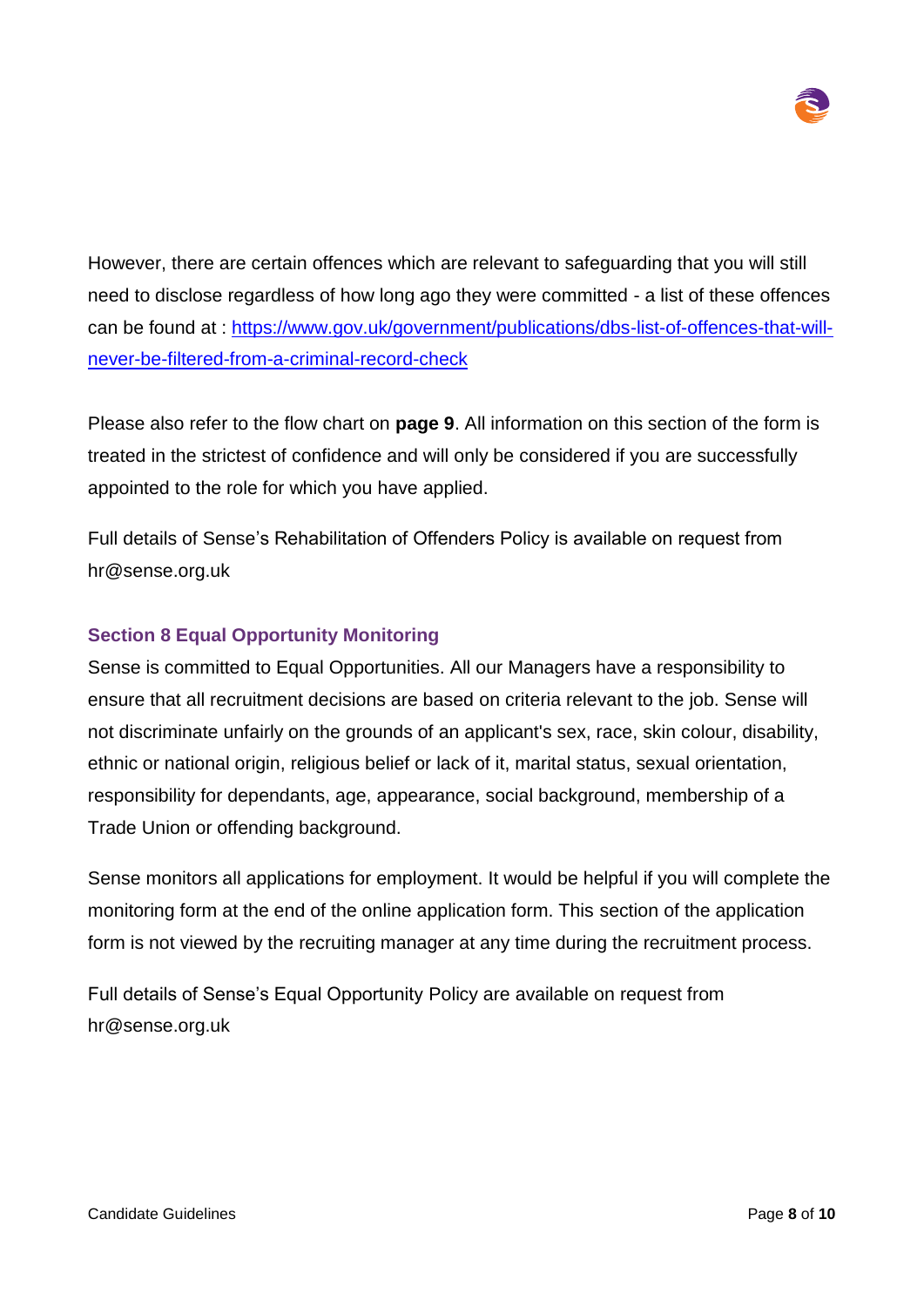